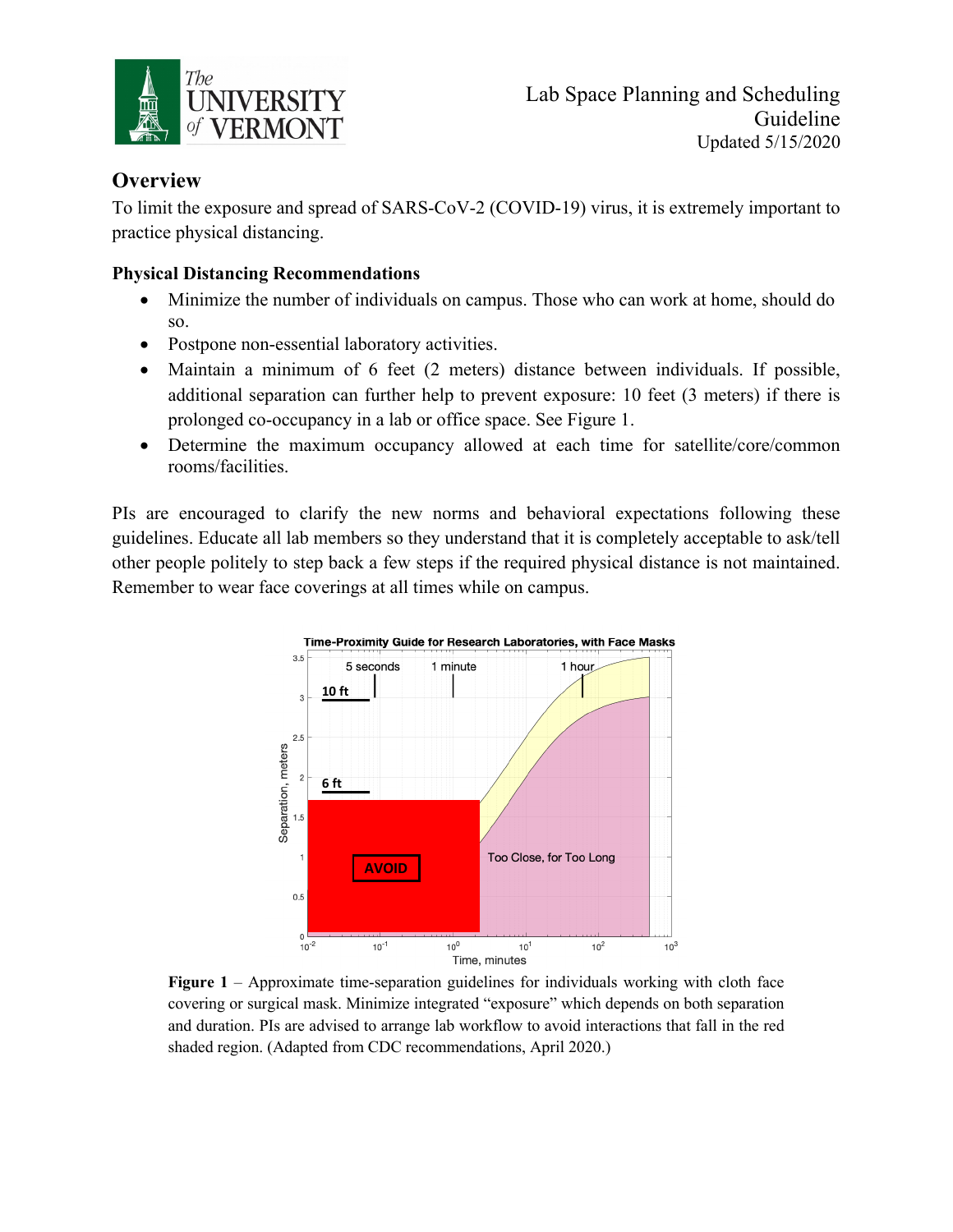

## **Lab Space, Including Work Areas and Work Flow**

It is recommended that PIs use their building floor plans to help design work areas and plan for safe work flow. Shown below are examples:

- 1. Continue to hold meetings remotely.
- 2. Resume work slowly with limited staff.
- 3. Review the layout of benches, workstations, and devices within the lab.
- 4. Consider changing work processes, e.g. assign specific tasks to the same person to restrict the movement across laboratories such as confocal microscopy, cell culture, etc.
- 5. Designate foot-traffic lanes, including the lab entrance region, access to the sink, etc. Use one-way traffic patterns between benches wherever possible.
- 6. Designate specific workstations on lab benches, with maximum physical separation, at least 10 feet apart; researchers should not be facing each other on work benches. Ideally, every researcher has their own, separate bench or create staggered workspace in a zigzag pattern.
- 7. If a physical separation of work benches is not possible, consider contacting Physical Plant Department (PPD) via a Famis Service Request to have them install a physical barrier, such as an acrylic wall or "cubicle" around work areas.
- 8. Remove or label chairs to provide separation between researchers where they stand or sit at the workbench.
- 9. Designate 10 feet regions on lab benches using gaffer's tape on counter or floor. Using tape on the floor, mark out 10 feet regions on lab benches. *Examples are shown in Figure 2.*
- 10. Designate no-occupancy or limited-occupancy areas. Post signage indicating the occupancy levels in appropriate locations.
- 11. Post signs in the lab reminding researchers to maintain a safe distance and regularly wash their hands.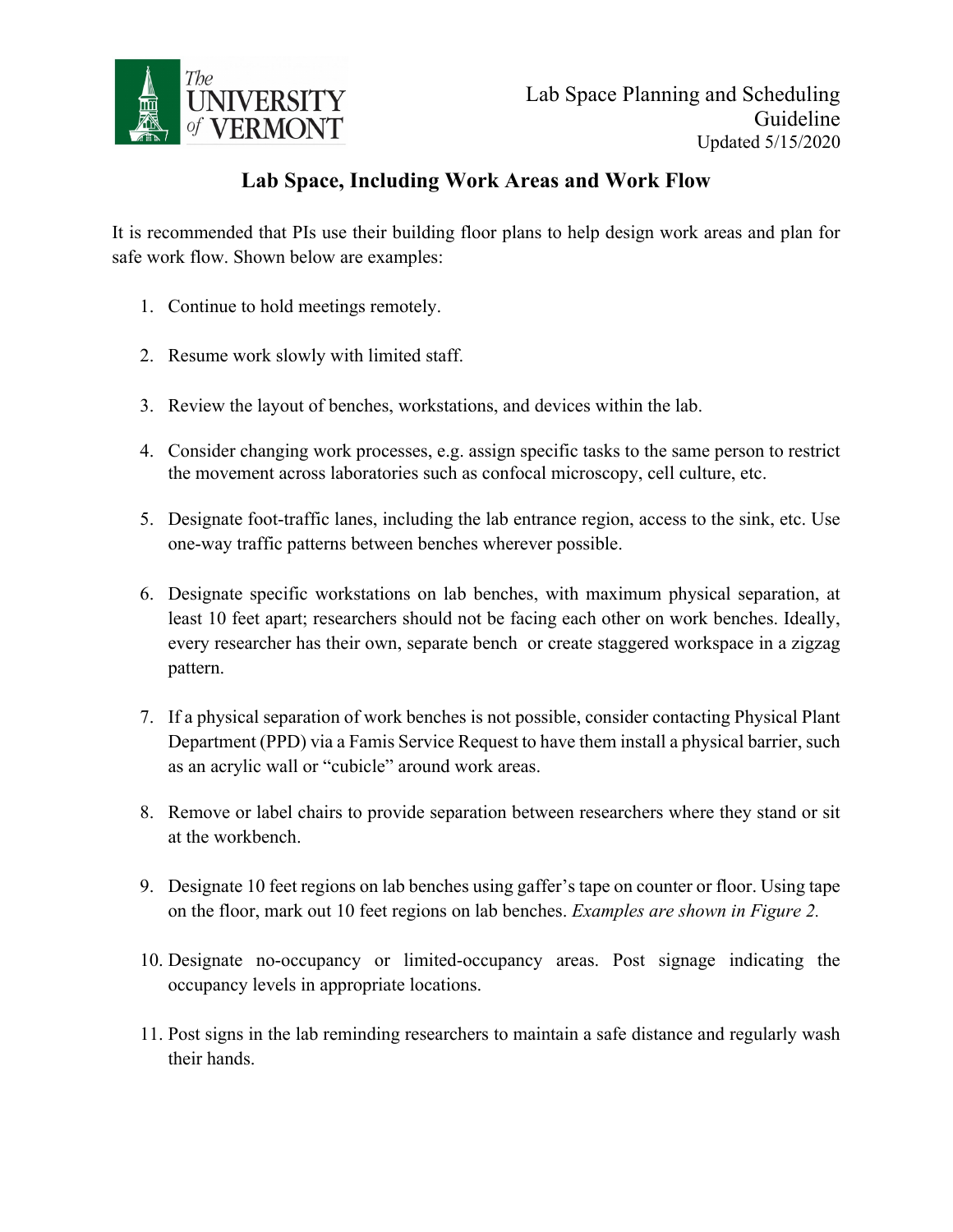

12. Place gaffer's tape or markers on the floor to identify 10-foot separations for shared equipment, chemical fume hoods, storage cabinets, sinks, etc. Examples are shown in Figure 2.  $F_{1}$  is recovered to physically matches in the laboratory using tape and positive and positive and positive and positive and positive and positive and positive and positive and positive and positive and positive and pos the marked floorplan at the laboratory entrance. Examples are shown in Fig. 2.



Figure 2 – Examples of marking out work areas and work flow. (Adapted from Harvard Return Plan.)

- 13. Schedule staggered access to shared instruments, microscopes, etc. to reduce overlaps (more information about this above in Figure 2).
- 14. Work in Shifts. Consider having the same two people work together to make tracking easier should one of them become COVID-19 positive.
- 15. Restrict visitors to only essential visitors, such as contractors and vendors.